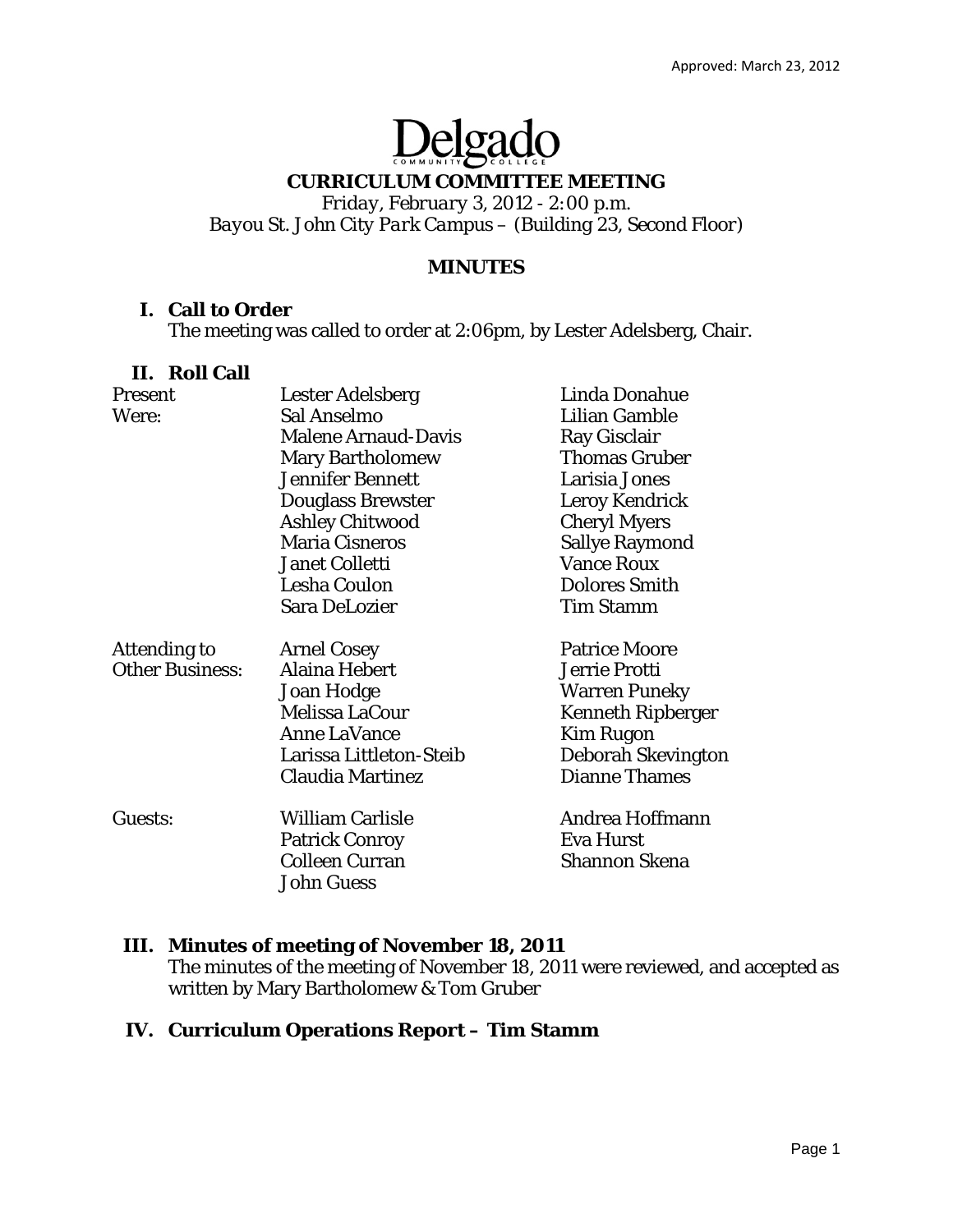# **V. General Education / Articulation Initiatives – Tim Stamm**

a) Articulation Agreement: Delgado Community College and William Carey University, A.S. in Nursing to B.S. in Nursing

# **VI. Common Course Names/Numbers:**

a) Louisiana ACT 356 (2009); subsection 3164:

*"…the Board of Regents shall develop, coordinate, and maintain a statewide course numbering system for postsecondary …. Education in all public … postsecondary institutions as a means to facilitate program planning and transfer of students and course credits between and among … postsecondary educational institutions."* 

- b) Mathematics Core Competencies/Descriptions November 21, 2011
- c) English Core Competencies/Descriptions January 13, 2012
- d) Biological Sciences Core Competencies/Descriptions February, 2012

# **VII. LCTCS Banner Migration/Implementation**

## **VIII. New Business**

#### a) *The agenda was reordered and items were combined for discussion. Original Placement Items V. a. to V. b.*  **Allied Health/HESC**

**Concept Proposal of a New Program:** Acupuncture Detoxification Specialist. Creation of a four (4) credit hour Technical Competency Area (TCA) in Acupuncture Detoxification Specialist. The TCA will prepare individuals to work as licensed Auricular Acupuncture Specialists, providing therapeutic treatments for a variety of behavioral health conditions. The proposed Technical Competency Area will provide students with the knowledge and skills required to work in this specialized alternative health care profession. Program content will include classroom lecture/discussion, as well as a didactic component, affording students the opportunities to practice skills and treatment modalities. Successfully completion of proposed Technical Competency Area in Acupuncture Detoxification Specialist will allow students to seek registry with the National Acupuncture Detoxification Association (NADA), and subsequently to be eligible to apply for certification as an Acupuncture Detoxification Specialist from the Louisiana State Board of Medical Examiners.

# **Allied Health/HESC**

**New Course:** HESC-135: Acupuncture Detoxification Specialist (3-3- 4/90). Creation of a new course, HESC-135: Acupuncture Detoxification Specialist. Course Description: "Principles of Oriental and Western medicine as used in addictions and behavioral health models to include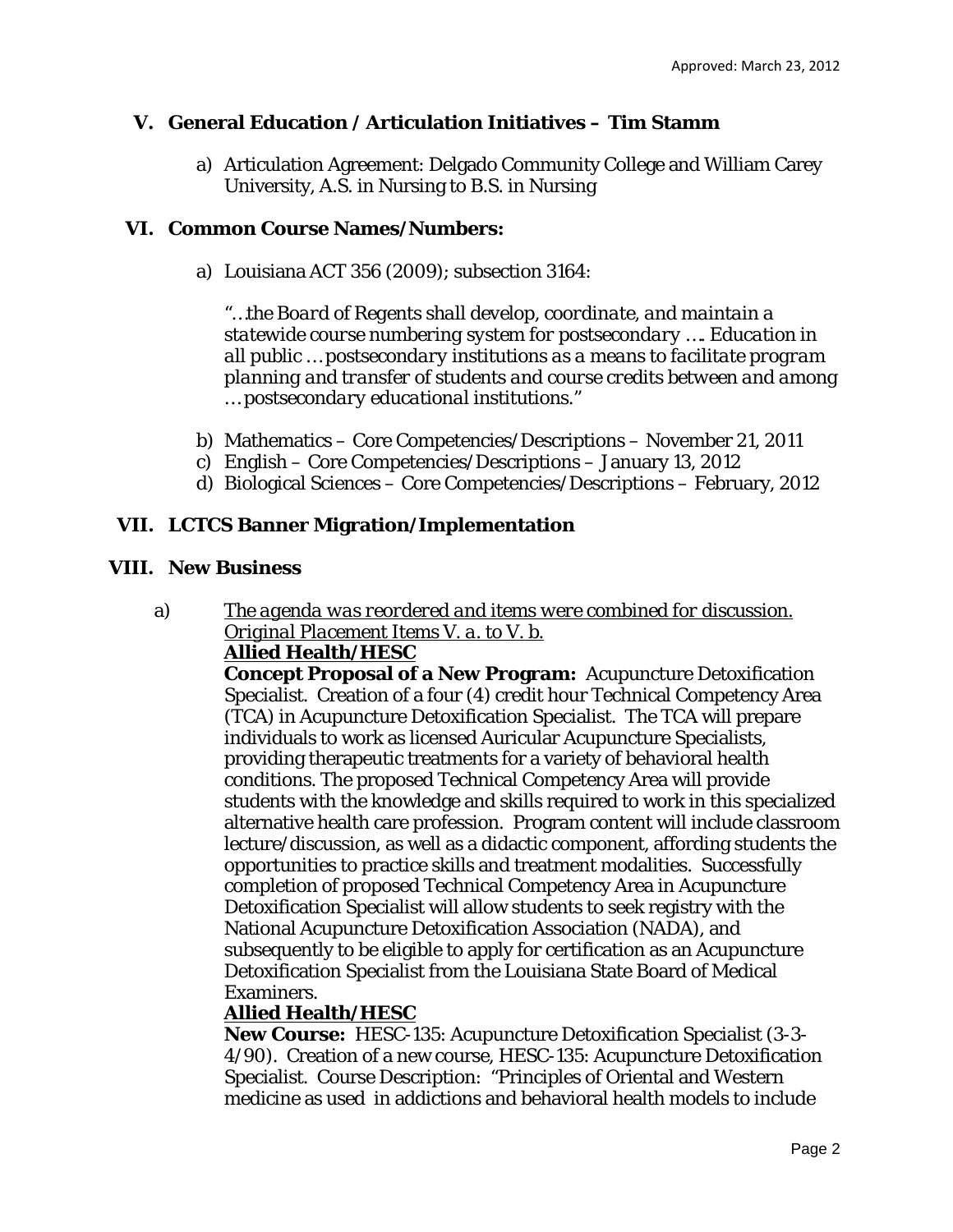persons in recovery from addictions, trauma, withdrawal, craving, stress syndromes, relapse prevention, rehabilitation and recovery maintenance and a variety of behavioral health disorders." Motion to accept proposals **[Motion: Mary Bartholomew; Second: Larisia Jones; Carried, Unanimously.]**

#### b) *The agenda was reordered. Original Placement Item V.c.*  **Allied Health/NUMT Program Revision:** Post-Associate Certificate in Nuclear Medicine Technology. Revise the Post Associate Certificate in Nuclear Medicine Technology as follows: Add: Prerequisites to program entry: MATH-128: Explorations in College Algebra; Delete: MATH-118: Algebra for College Students. Total program hours remain the same. Motion to accept proposal **[Motion: Mary Bartholomew; Second: Leroy Kendrick; Carried, Unanimously.]**

c) *The agenda was reordered and items were combined for discussion. Original Placement Items V. d. to V. e.* 

# **Allied Health/MLTS**

**New Course:** MLTS-285: Advanced Practicum (0-40-6/600). Creation of a new course, MLTS-285: Advanced Practicum. The goal of the course is to allow student to perform basic entry level laboratory procedures in a hospital laboratory under the supervision of a certified medical technologist. Course description: "Clinical experience in the hospital laboratory setting. Hematology, coagulation, urinalysis, clinical chemistry, microbiology, immunohematology/blood bank, and serology/immunology will be covered."

# **Allied Health/MLTS**

**Program Revision:** Associate of Applied Science in Medical Laboratory Technician. Revise the Associate of Applied Science in Medical Laboratory Technology: Delete: MLTS-250: Practicum II; MLTS-280: Practicum III; and MLTS-282: Practicum IV from Required Courses in Major. Add: MLTS-285: Advanced Practicum to Required Courses in Major. Total Program hours decrease *from* **69** *to* **60**. Motion to accept proposals **[Motion: Mary Bartholomew; Second: Larisia Jones; Carried, Unanimously.]**

d) *The agenda was reordered. Original Placement Item V. f.* 

# **Business & Technology/BUSG**

**New Course:** BUSG-094: Fundamentals of Business/Personal Finance (3-0-3/45). Creation of a new course, BUSG-094: Fundamentals of Business/Personal Finance. Course Description: "Basic college and curriculum/degree requirements and degree completion planning. Orientation and survey of basic business concepts and person finance. May not be used for credit toward certificate or degree." Motion to accept proposal **[Motion: Mary Bartholomew; Second: Ashley Chitwood; Carried, Unanimously.]**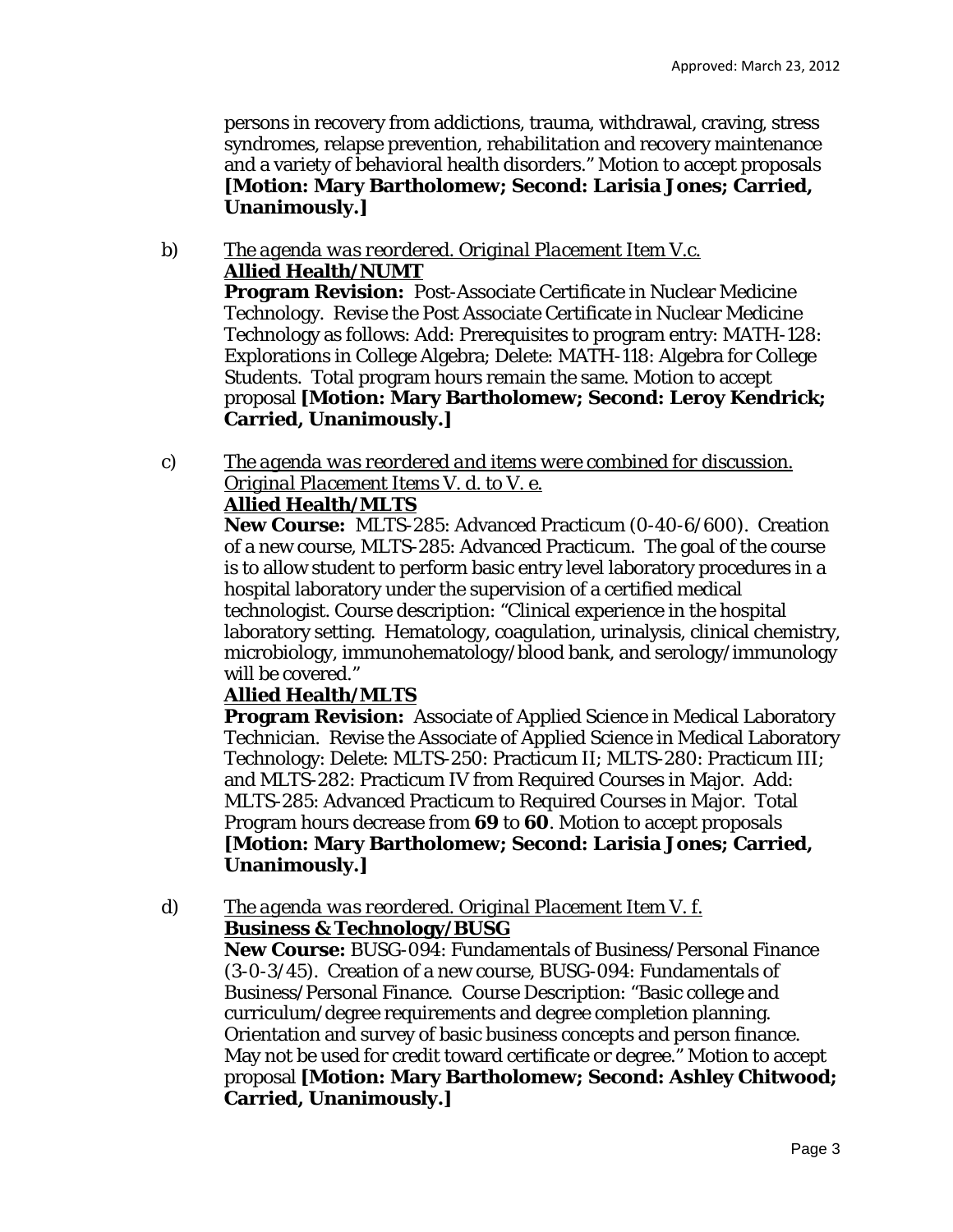- e) *The agenda was reordered. Original Placement Item V. g.*  **Business & Technology/HOST Change of Course Prerequisite Requirements:** HOST-221: Hospitality Marketing. Add: CULA-101: Introduction to Culinary Arts as an "OR" prerequisite to HOST-221: Hospitality Marketing. Note: HOST-101: Introduction to Hospitality and MARK-201: Principles of Marketing remain as prerequisite options. Motion to accept proposal **[Motion: Tom Gruber; Second: Ray Gisclair; Carried, Unanimously.]**
- f) *The agenda was reordered. Original Placement Item V. h.*  **Business & Technology/CULA Change of Course Prerequisite Requirements:** CULA-105: Theory of Meat, Poultry, and Seafood. Delete: CULA-102: Basic Culinary Skills as a prerequisite to CULA-105: Theory of Meat, Poultry, and Seafood. Note: CULA-101: Introduction to Culinary Arts and CULA-103: Food Safety and Sanitation remain as prerequisites to the course. Motion to accept proposal **[Motion: Ashley Chitwood; Second: Tom Gruber; Carried, Unanimously.]**
- g) *The agenda was reordered. Original Placement Item V. i.*  **Business & Technology/CULA Change of Course Prerequisite Requirements:** CULA-102: Basic Culinary Skills. Add: CULA-103: Food Safety and Sanitation as a prerequisite to CULA-102: Basic Culinary Skills. Motion to accept proposal **[Motion: Ashley Chitwood; Second: Sal Anselmo; Carried Unanimously.]**

# **IX. Old Business – Academic Honesty Statement**

Three (3) versions of an Academic Honesty Statement for possible inclusion on all Delgado Community College Master Syllabi were presented for review. The information is a result of work conducted by a sub-committee, created for the purpose of developing a statement on Academic Honesty for inclusion on Master Syllabi. Motion to review proposals, and recommend a course of action **[Motion: Mary Bartholomew; Second: Ray Gisclair; Carried, Unanimously]** 

## **ACADEMIC HONEST STATEMENT** *Version 1*

Delgado Community College requires that students adhere to the highest standards of academic integrity. Students are entrusted to be honest in every phase of their academic life and to present as their own work only that which is genuinely theirs. Cheating, plagiarism, violation of test conditions, complicity in dishonest behavior, or other falsification of academic work is a serious breach of College standards.